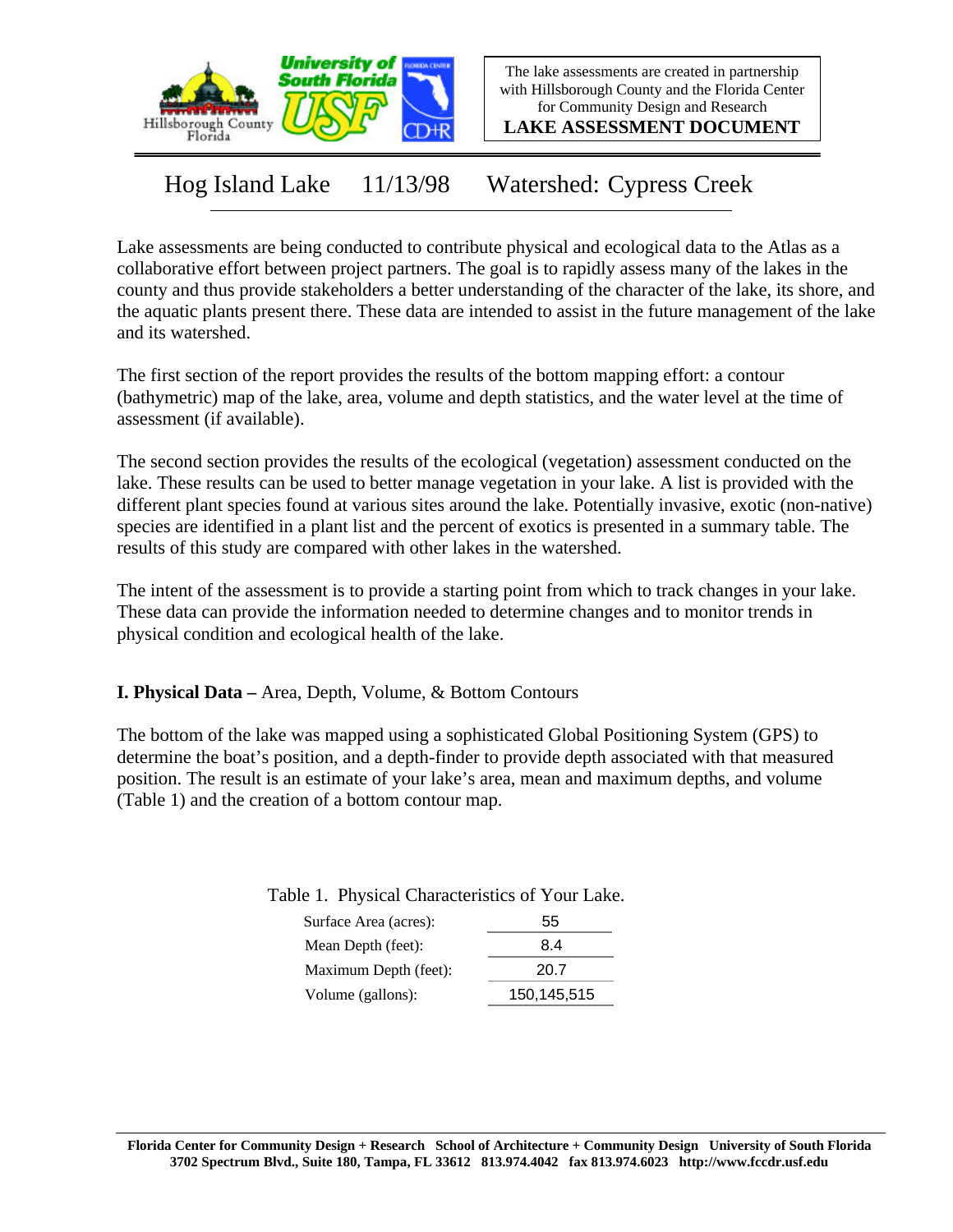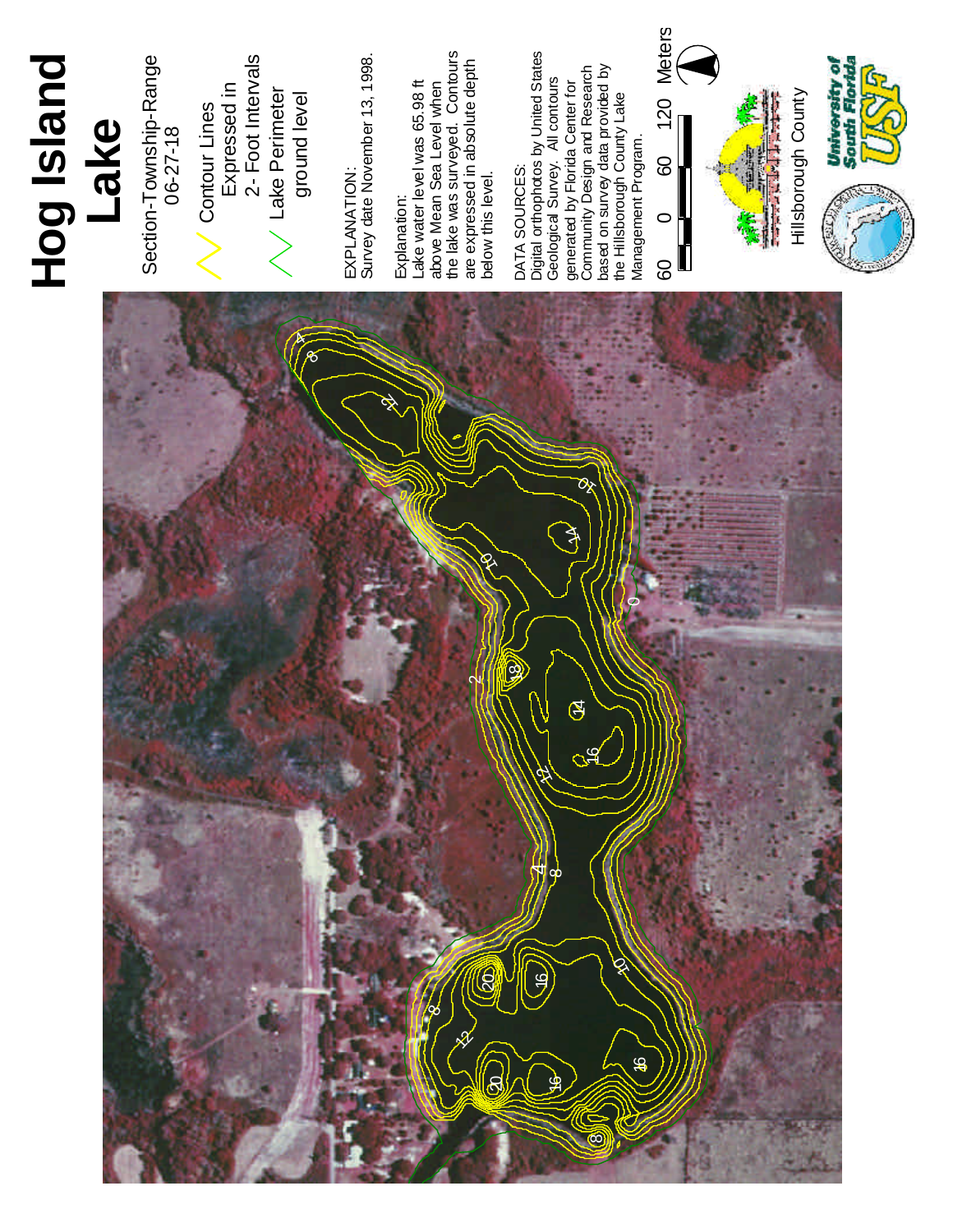

**LAKE ASSESSMENT DOCUMENT**

Hog Island Lake 11/13/98 Watershed: Cypress Creek

## **II. Ecological Data**

Aquatic Plant Survey

Approximately equispaced sites are haphazardly mapped around the lake and the aquatic plants at each site are surveyed. The total number of species from all sites is used to approximate the total diversity of aquatic plants and the percent of invasive-exotic plants on the lake and in the watershed (Table 2). Many of these plants are considered ecologically harmful, as they tend to out-compete native species. Such "nuisance" plants can also make boating and other recreational activities difficult or impossible. The common and scientific names of plant species found on your lake are listed in Table 3.

> Table 2. Comparison of species diversity between your lake and other assessed lakes located within your watershed.

|                        |     | Hog Island Lake Cypress Creek<br>(Average) |  |
|------------------------|-----|--------------------------------------------|--|
| Number of Taxa:        | 32  | 26                                         |  |
| Percent Exotic Plants: | 19% | 15%                                        |  |

Table 3. Botanical and common names of the most commonly found plants on your lake. Percent frequency (of occurence), habit (location where found), status (native or exotic), and EPPC status are provided.

| Common Name                       | <b>Plant Species</b>        | Frequency | Habit    | <b>Status</b> | <b>EPPC</b> |
|-----------------------------------|-----------------------------|-----------|----------|---------------|-------------|
| Water Hyacinth                    | Eichhornia crassipes        | 110%      | Floating | Exotic        |             |
| Water Primroses, Primrosewillow   | Ludwigia spp.               | 110%      | Emergent | Unknown       | NL.         |
| Water Spangles, Water Fern        | Salvinia minima             | 110%      | Floating | Native        | <b>NL</b>   |
| Cattails                          | Typha spp.                  | 110%      | Emergent | Native        | <b>NL</b>   |
| <b>Climbing Hempvine</b>          | Mikania scandens            | 80%       | Emergent | Native        | <b>NL</b>   |
| Torpedo Grass                     | Panicum repens              | 80%       | Emergent | Exotic        |             |
| <b>Pickerel Weed</b>              | Pontederia cordata          | 60%       | Emergent | Native        | <b>NL</b>   |
| <b>Alligator Weed</b>             | Alternanthera philoxeroides | 50%       | Emergent | Exotic        | Ш           |
| Wild Taro, Dasheen, Coco Yam      | Colocasia esculenta         | 50%       | Emergent | Exotic        |             |
| Burhead Sedge, Cuban Scirpus      | Scirpus cubensis            | 50%       | Emergent | Native        | NL          |
| Southern Red Maple                | Acer rubrum var. trilobum   | 40%       | Emergent | Native        | NL          |
| Willow                            | Salix spp.                  | 40%       | Emergent | Native        | <b>NL</b>   |
| Bulltongue Arrowhead, Duck Potato | Sagittaria lancifolia       | 30%       | Emergent | Native        | <b>NL</b>   |
| <b>Giant Duckweed</b>             | Spirodela polyrhiza         | 30%       | Floating | Native        | <b>NL</b>   |
| Algal Mats, Floating              | Algal spp.                  | 20%       | Floating | Unknown       | Unknow      |
| Sweetbay Magnolia                 | Magnolia virginiana         | 20%       | Emergent | Native        | <b>NL</b>   |

Florida Center for Community Design + Research School of Architecture + Community Design University of South Florida 3702 Spectrum Blvd., Suite 180, Tampa, FL 33612 813.974.4042 fax 813.974.6023 http://www.fccdr.usf.edu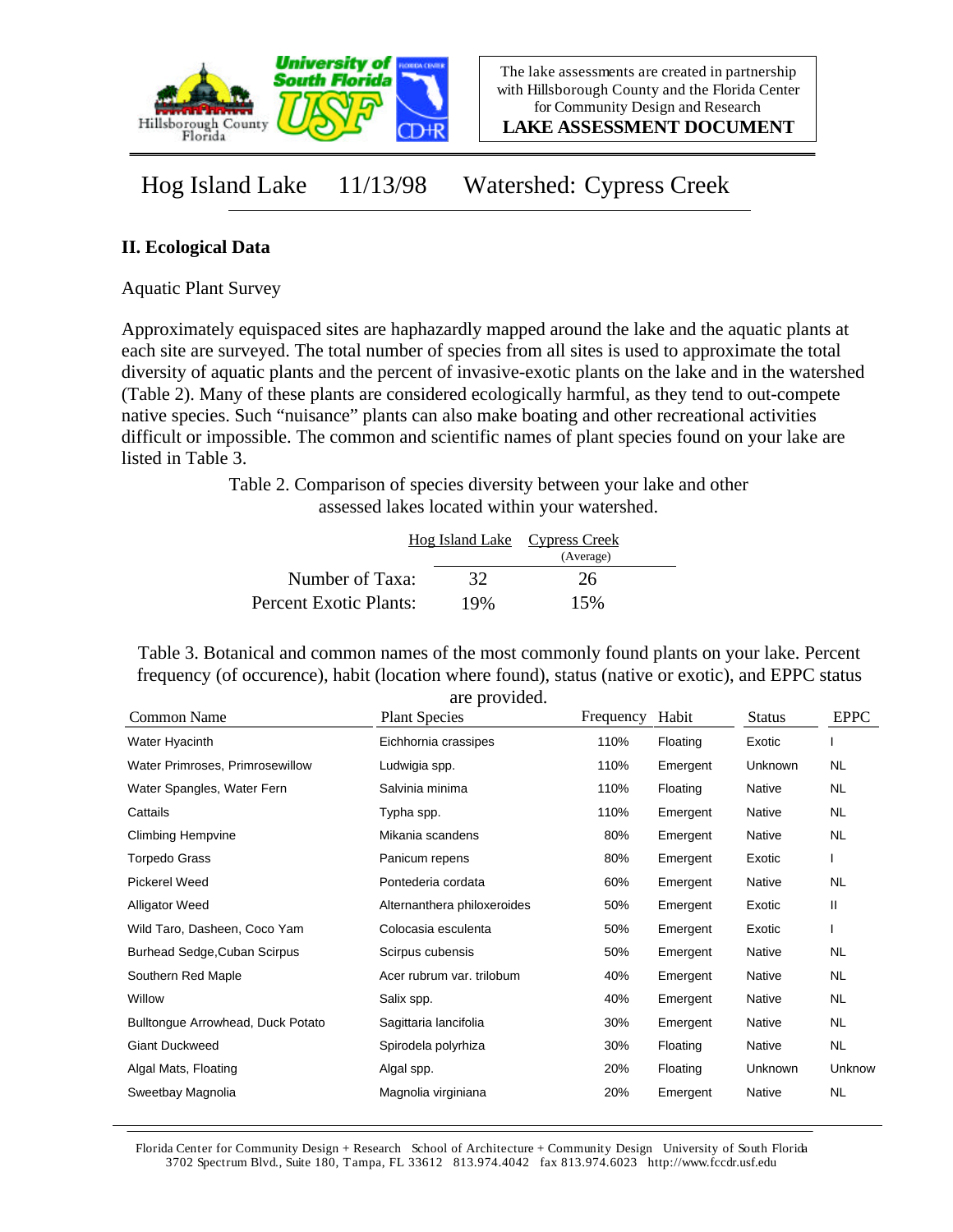## Hog Island Lake 11/13/98 Watershed: Cypress Creek

| Spatterdock, Yellow Pondlily           | Nuphar lutea var. advena   | 20% | Floating  | Native | NL        |
|----------------------------------------|----------------------------|-----|-----------|--------|-----------|
| Pine Tree                              | Pinus spp.                 | 20% | Emergent  | Native | NL        |
| Carolina Mosquito Fern                 | Azolla caroliniana         | 10% | Floating  | Native | NL        |
| Dayflower                              | Commelina spp.             | 10% | Emergent  | Exotic | <b>NL</b> |
| Manyflower Marshpennywort, Water Penny | Hydrocotyl umbellata       | 10% | Emergent  | Native | NL        |
| Dahoon Holly                           | llex cassine               | 10% | Emergent  | Native | NL        |
| Soft Rush                              | Juncus effusus var solutus | 10% | Emergent  | Native | NL        |
| Punk Tree, Melaleuca                   | Melaleuca quinquenervia    | 10% | Emergent  | Exotic |           |
| Wax Myrtle                             | Myrica cerifera            | 10% | Emergent  | Native | NL        |
| Swampbay                               | Persea palustris           | 10% | Emergent  | Native | NL        |
| Marsh Fleabane, Camphorweed            | Pluchea spp.               | 10% | Emergent  | Native | NL        |
| Smartweed, Knotweed                    | Polygonum spp.             | 10% | Emergent  | Native | NL        |
| Laurel Oak; Diamond Oak                | Quercus laurifolia         | 10% | Emergent  | Native | NL        |
| Water Oak                              | Quercus nigra              | 10% | Emergent  | Native | NL        |
| <b>Yellow Meadowbeauty</b>             | Rhexia lutea               | 10% | Emergent  | Native | NL        |
| Tapegrass                              | Vallisneria americana      | 10% | Submersed | Native | <b>NL</b> |
|                                        |                            |     |           |        |           |